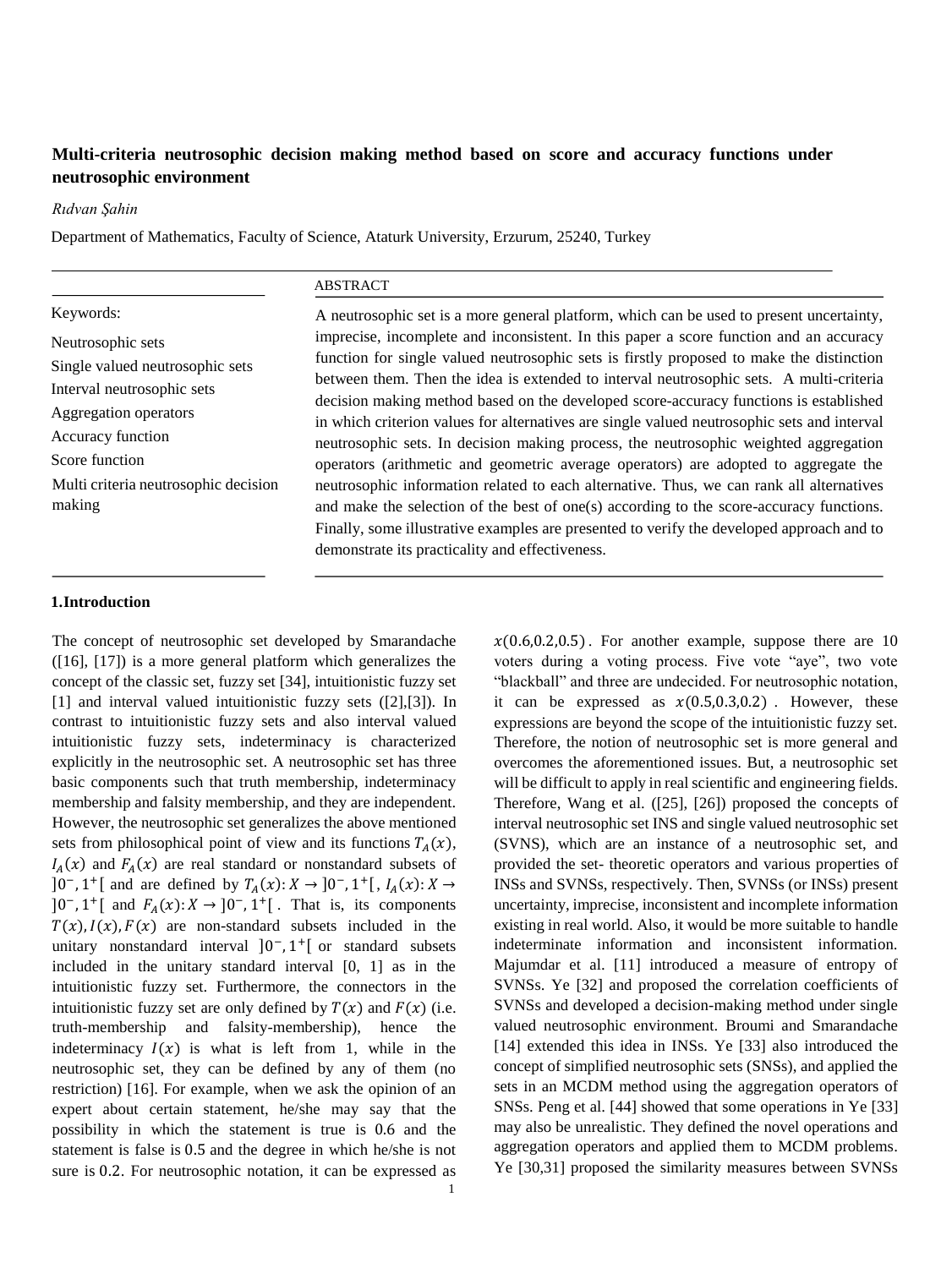and INSs based on the relationship between similarity measures and distances. Şahin and Küçük [15] proposed the concept of neutrosophic subsethood based on distance measure for SVNSs.

We usually need the decision making methods because of the complex and uncertainty under the physical nature of the problems. By the multi-criteria decision making methods, we can choose the optimal alternative from multiple alternatives according to some criteria. The proposed set theories have provided the different multi-criteria decision making methods. Some authors ([7],[8],[9],[10],[18],[19],[ 23],[27]) studied on multi-criteria fuzzy decision-making methods based on intuitionistic fuzzy sets while some authors ([5],[13],[20],[21],[22],[28],[29]) proposed the multi-criteria fuzzy decision-making methods based on interval-valued intuitionistic fuzzy environment.

Xu and Yager [23] defined some geometric aggregation operators named the intuitionistic fuzzy weighted geometric operator, the intuitionistic fuzzy ordered weighted geometric operator and the intuitionistic fuzzy hybrid weighted geometric operator, and applied the intuitionistic fuzzy hybrid weighted geometric operator to a multi-criteria decision making problem under intuitionistic fuzzy environment. Then Xu [19] proposed the arithmetic aggregation operators which are arithmetic types of above mentioned ones. Xu and Chen [20] generalized the arithmetic aggregation operators to interval valued intuitionistic fuzzy such that the interval-valued intuitionistic fuzzy weighted geometric operator, the interval-valued intuitionistic fuzzy ordered weighted geometric operator and the interval-valued intuitionistic fuzzy hybrid weighted geometric operator, and applied the aggregation operators to a multi-criteria decision making problems by using the score function and accuracy function of interval-valued intuitionistic fuzzy numbers. The geometric aggregation operators for interval valued intuitionistic fuzzy sets are also proposed in [18].

But, until now there have been no many studies on multicriteria decision making methods based on score-accuracy functions in which criterion values for alternatives are single valued neutrosophic sets or interval neutrosophic sets. Ye [30] proposed a multi-criteria decision making method for interval neutrosophic sets by means of the similarity measure between each alternative and the ideal alternative. Also, Ye [31] presented the correlation coefficient of SVNSs and the crossentropy measure of SVNSs and applied them to single valued neutrosophic decision-making problems. Recently, Zhang et al. [6] established two interval neutrosophic aggregation operators such as interval neutrosophic weighted arithmetic operator and interval neutrosophic weighted geometric operator and presented a method for multi-criteria decision making problems based on the aggregation operators. Therefore the main purposes of this paper were (1) to define two measurement functions such that score function and accuracy function to rank single valued neutrosophic numbers and extend the idea in interval neutrosophic numbers, (2) to establish a multi-criteria decision

making method by use of the proposed functions and neutrosophic aggregation operators for neutrosophic sets, and (3) to demonstrate the application and effectiveness of the developed methods by some numerical examples.

This paper is organized as follows. The definitions of neutrosophic sets, single valued neutrosophic sets, interval neutrosophic sets and some basic operators on them as well as arithmetic and geometric aggregation operators are briefly introduced in section 2. In section 3, the score function and the accuracy function for single valued neutrosophic numbers are introduced and studied by giving illustrative properties. Also the concepts is extended to interval neutrosophic sets in section 4. This is followed by applications of the proposed this functions to multi-criteria decision making problems in Section 5. The section 6 includes a comparison analyze. This paper is concluded in Section 7.

### **2.Preliminaries**

In the following we give a brief review of some preliminaries.

#### *2.1 Neutrosophic set*

**Definition 2.1** [16] Let X be a space of points (objects) and  $x \in$  $X$ . A neutrosophic set  $A$  in  $X$  is defined by a truth-membership function  $T_A(x)$ , an indeterminacy-membership function  $I_A(x)$ and a falsity-membership function  $F_A(x)$ .  $T_A(x)$ ,  $I_A(x)$  and  $F_A(x)$  are real standard or real nonstandard subsets of  $]0^-$ , 1<sup>+</sup>[. That is  $T_A(x): X \to [0^-, 1^+]$ ,  $T_A(x): X \to [0^-, 1^+]$  and  $T_A(x): X \to [0^-, 1^+]$ . There is not restriction on the sum of  $T_A(x)$ ,  $I_A(x)$  and  $F_A(x)$ , so  $0^- \leq \sup T_A(x) \leq \sup I_A(x) \leq$  $\sup F_A(x) \leq 3^+$ .

**Definition 2.2** [17] The complement of a neutrosophic set *A* is denoted by  $A^c$  and is defined as  $T_A^c(x) = \{1^+\} \oplus T_A(x)$ ,  $I_A^c(x) = \{1^+\} \oplus I_A(x)$  and  $F_A^c(x) = \{1^+\} \oplus F_A(x)$  for all  $x \in$  $X<sub>1</sub>$ 

**Definition 2.3** [17] A neutrosophic set  $A$  is contained in the other neutrosophic set  $B$ ,  $A \subseteq B$  iff inf  $T_A(x) \leq \inf T_B(x)$ ,  $\sup T_A(x) \leq \sup T_B(x)$ ,  $\inf I_A(x) \geq \inf I_B(x)$ ,  $\sup I_A(x) \geq$  $\sup I_B(x)$  and  $\inf F_A(x) \geq \inf F_B(x)$ ,  $\sup F_A(x) \geq \sup F_B(x)$ for all  $x \in X$ .

In the following, we adopt the representations  $u_A(x)$ ,  $w_A(x)$ and  $v_A(x)$  instead of  $T_A(x)$ ,  $I_A(x)$  and  $F_A(x)$ , respectively.

### *2.2 Single valued neutrosophic sets*

A single valued neutrosophic set has been defined in [25] as follows:

**Definition 2.4** [25] Let  $X$  be a universe of discourse. A single valued neutrosophic set  $A$  over  $X$  is an object having the form

$$
A = \{ (x, u_A(x), w_A(x), v_A(x)) : x \in X \}
$$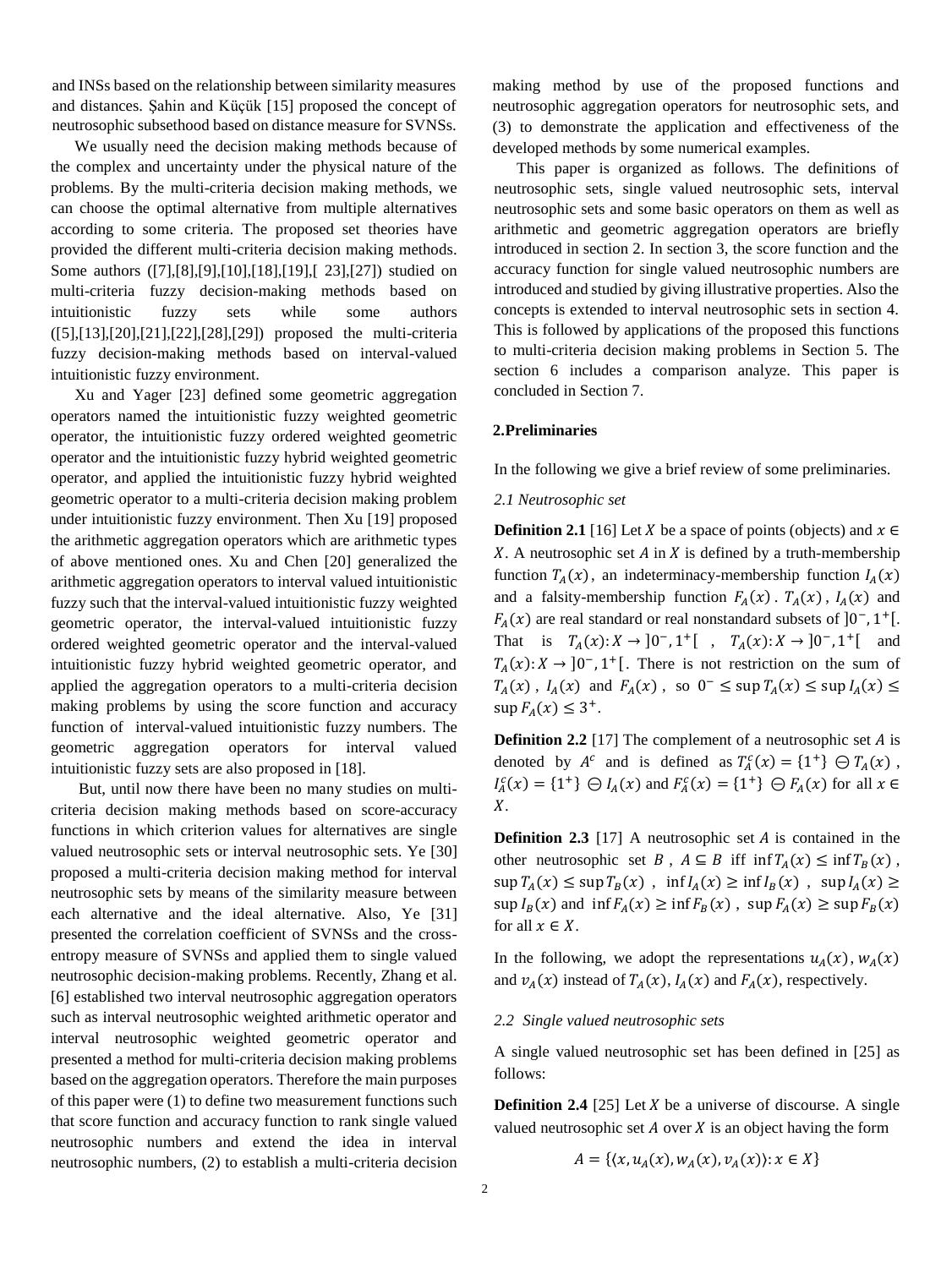where  $u_A(x): X \to [0,1]$ ,  $w_A(x): X \to [0,1]$  and  $v_A(x): X \to$ [0,1] with  $0 \le u_A(x) + w_A(x) + v_A(x) \le 3$  for all  $x \in X$ . The intervals  $u_A(x)$ ,  $w_A(x)$  and  $v_A(x)$  denote the truth-membership degree, the indeterminacy-membership degree and the falsity membership degree of  $x$  to  $A$ , respectively.

**Definition 2.5** [25] The complement of an SVNS *A* is denoted by  $A^c$  and is defined as  $u_A^c(x) = v(x)$ ,  $w_A^c(x) = 1 - w_A(x)$ , and  $v_A^c(x) = u(x)$  for all  $x \in X$ . That is,

$$
A^{c} = \{ \langle x, v_{A}(x), 1 - w_{A}(x), u_{A}(x) \rangle : x \in X \}.
$$

**Definition 2.6** [25] A single valued neutrosophic set *A* is contained in the other SVNS  $B, A \subseteq B$ , iff  $u_A(x) \le u_B(x)$ ,  $w_A(x) \ge w_B(x)$  and  $v_A(x) \ge v_B(x)$  for all  $x \in X$ .

**Definition 2.7** [25] Two SVNSs  $A$  and  $B$  are equal, written as  $A = B$ , iff  $A \subseteq B$  and  $B \subseteq A$ .

We will denote the set of all the SVNSs in  $X$  by SVNS $(X)$ . A SVNS value is denoted by  $A = (a, b, c)$  for convenience.

Based on the study given in [6], we define two weighted aggregation operators related to SVNSs as follows:

**Definition 2.8** Let  $A_k$  ( $k = 1, 2, ..., n$ )  $\in$  SVNS(*X*). The single valued neutrosophic weighted average operator is defined by

$$
F_{\omega} = (A_1, A_2, ..., A_n) = \sum_{k=1}^{n} \omega_k A_k
$$
  
=  $\left(1 - \prod_{k=1}^{n} (1 - u_{A_k}(x)) \right)^{\omega_k}$ ,  

$$
\prod_{k=1}^{n} (w_{A_k}(x))^{w_k} \prod_{k=1}^{n} (v_{A_k}(x))^{w_k}
$$
 (1)

where  $\omega_k$  is the weight of  $A_k$  ( $k = 1, 2, ..., n$ ),  $\omega_k \in [0,1]$  and  $\sum_{k=1}^{n} \omega_k = 1$ . Especially, assume  $\omega_k = 1/n$   $(k = 1, 2, ..., n)$ , then  $F_{\omega}$  is called an arithmetic average operator for SVNSs.

Similarly, we can define the single valued neutrosophic weighted geometric average operator as follows:

**Definition 2.9** Let  $A_k$  ( $k = 1, 2, ..., n$ )  $\in$  SVNS(X). The single valued neutrosophic weighted geometric average operator is defined by

$$
G_{\omega} = (A_1, A_2, ..., A_n) = \prod_{k=1}^{n} A_k^{\omega_k}
$$
  
= 
$$
\left(\prod_{k=1}^{n} (u_{A_k}(x))^{\omega_k}, 1 - \prod_{k=1}^{n} (1 - w_{A_k}(x))^{\omega_k}, 1 - \prod_{k=1}^{n} (1 - v_{A_k}(x))^{\omega_k}\right)
$$
 (2)

where  $\omega_k$  is the weight of  $A_k$  ( $k = 1, 2, ..., n$ ),  $\omega_k \in [0,1]$  and  $\sum_{k=1}^{n} \omega_k = 1$ . Especially, assume  $\omega_k = 1/n$   $(k = 1, 2, ..., n)$ , then  $G_{\omega}$  is called a geometric average for SVNSs.

The aggregation results  $F_{\omega}$  and  $G_{\omega}$  are still SVNSs. Obviously, there are different emphasis points between *Definitions 2.8* and *2.9*. The weighted arithmetic average operator indicates the group's influence, so it is not very sensitive to  $A_k$  ( $k =$  $1,2,...,n$   $\in$  SVNS(X), whereas the weighted geometric average operator indicates the individual influence, so it is more sensitive to  $A_k$   $(k = 1, 2, ..., n) \in \text{SVNS}(X)$ .

**Definition 2.10** Let *A* be a single valued neutrosophic set over  $X<sub>1</sub>$ 

- (i) A single valued neutrosophic set over  $X$  is empty, denoted by  $\tilde{A}$  if  $u_A(x) = 1$ ,  $w_A(x) = 0$  and  $v_A(x) = 0$  for all  $x \in$  $X_{\cdot}$
- (ii) A single valued neutrosophic set over  $X$  is absolute, denoted by  $\Phi$  if  $u_A(x) = 0$ ,  $w_A(x) = 1$  and  $v_A(x) = 1$ for all  $x \in X$ .

#### *2.3 Interval neutrosophic sets*

An INS is an instance of a neutrosophic set, which can be used in real scientific and engineering applications. In the following, we introduce the definition of an INS.

**Definition 2.11** [26] Let  $X$  be a space of points (objects) and Int[0,1] be the set of all closed subsets of [0,1]. An INS  $\tilde{A}$  in X is defined with the form

$$
\tilde{A} = \{ (x, u_{\tilde{A}}(x), w_{\tilde{A}}(x), v_{\tilde{A}}(x)) : x \in X \}
$$

where  $u_{\tilde{A}}(x): X \to \text{int}[0,1]$ ,  $w_{\tilde{A}}(x): X \to \text{int}[0,1]$  and  $v_{\tilde{A}}(x): X \to \text{int}[0,1]$  with  $0 \leq \sup u_{\tilde{A}}(x) + \sup w_{\tilde{A}}(x) +$ sup  $v_{\tilde{\Lambda}}(x) \leq 3$  for all  $x \in X$ . The intervals  $u_{\tilde{\Lambda}}(x), w_{\tilde{\Lambda}}(x)$  and  $v_{\tilde{A}}(x)$  denote the truth-membership degree, the indeterminacymembership degree and the falsity membership degree of  $x$  to  $\tilde{A}$ , respectively.

For convenience, if let  $u_{\tilde{A}}(x) = \left[ u_{\tilde{A}}(x), u_{\tilde{A}}^{+}(x) \right]$ ,  $w_{\tilde{A}}(x) =$  $\left[w_{\tilde{A}}^{-}(x), w_{\tilde{A}}^{+}(x)\right]$  and  $v(x) = \left[v_{\tilde{A}}^{-}(x), v_{\tilde{A}}^{+}(x)\right]$ , then  $\tilde{A} = \{ (x, [u_{\tilde{A}}^-(x), u_{\tilde{A}}^+(x)], [w_{\tilde{A}}^-(x), w_{\tilde{A}}^+(x)], [v_{\tilde{A}}^-(x), v_{\tilde{A}}^+(x)] \} : x \in X \}$ 

with the condition,  $0 \leq \sup u_{\tilde{A}}^+(x) + \sup w_{\tilde{A}}^+(x) +$  $\sup \nu_{\tilde{A}}^+(x) \leq 3$  for all  $x \in X$ . Here, we only consider the subunitary interval of [0,1] . Therefore, an INS is clearly neutrosophic set.

**Definition 2.12** [26] The complement of an INS  $\tilde{A}$  is denoted by  $ilde{A}^c$  and is defined as  $u_{\hat{A}}^c(x) = v(x), (w_{\hat{A}}^c)^c(x) = 1 - w_{\hat{A}}^+(x)$ ,  $(w_{\tilde{A}}^+)^c(x) = 1 - w_{\tilde{A}}^-(x)$  and  $v_{\tilde{A}}^c(x) = u(x)$  for all  $x \in X$ . That is,

$$
\tilde{A}^c = \{ (x, [v_A^-(x), v_A^+(x)], [1 - w_A^+(x), 1 - w_A^-(x)], [u_A^-(x), u_A^+(x)] \}; x \in X \}.
$$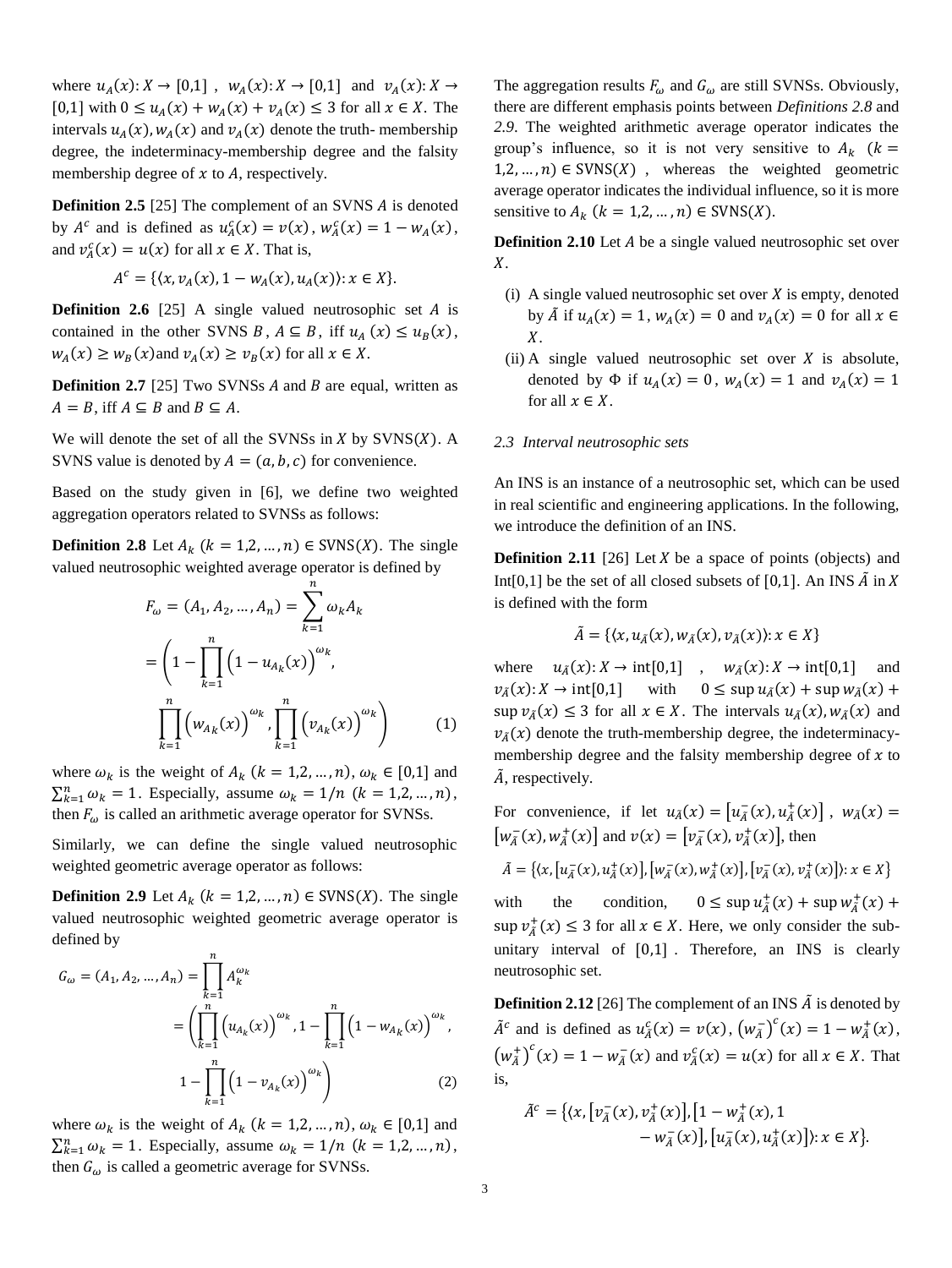**Definition 2.13** [26] An interval neutrosophic set  $\tilde{A}$  is contained in the other INS  $\tilde{B}$ ,  $\tilde{A} \subseteq \tilde{B}$ , iff  $u_{\tilde{A}}^-(x) \le u_{\tilde{B}}^-(x)$ ,  $u_{\tilde{A}}^+(x) \le$  $u_{\tilde{B}}^{+}(x)$ ,  $w_{\tilde{A}}^{-}(x) \ge w_{\tilde{B}}^{-}(x)$ ,  $w_{\tilde{A}}^{+}(x) \ge w_{\tilde{B}}^{+}(x)$  and  $v_{\tilde{A}}^{-}(x) \ge w_{\tilde{B}}^{-}(x)$  $v_{\tilde{B}}^-(x)$ ,  $v_{\tilde{A}}^+(x) \ge v_{\tilde{B}}^+(x)$  for all  $x \in X$ .

**Definition 2.14** [26] Two INSs  $\tilde{A}$  and  $B$  are equal, written as  $ilde{A} = \tilde{B}$ , iff  $ilde{A} \subseteq \tilde{B}$  and  $\tilde{B} \subseteq \tilde{A}$ .

We will denote the set of all the INSs in  $X$  by  $INS(X)$ . An INS value is denoted by  $\tilde{A} = (\lbrack a, b \rbrack, \lbrack c, d \rbrack, \lbrack e, f \rbrack)$  for convenience.

Next, we give two weighted aggregation operators related to INSs.

**Definition 2.15** [6] Let  $\tilde{A}_k$   $(k = 1, 2, ..., n) \in \text{INS}(X)$ . The interval neutrosophic weighted average operator is defined by

$$
F_{\omega} = (\tilde{A}_{1}, \tilde{A}_{2}, ..., \tilde{A}_{n}) = \sum_{k=1}^{n} \omega_{k} \tilde{A}_{k}
$$
  
=  $\left( \left[ 1 - \prod_{k=1}^{n} \left( 1 - u_{\tilde{A}_{k}}^{-}(x) \right)^{\omega_{k}}, 1 - \prod_{k=1}^{n} \left( 1 - u_{\tilde{A}_{k}}^{+}(x) \right)^{\omega_{k}} \right],$   

$$
\left[ \prod_{k=1}^{n} \left( w_{\tilde{A}_{k}}^{-}(x) \right)^{\omega_{k}}, \prod_{k=1}^{n} \left( w_{\tilde{A}_{k}}^{+}(x) \right)^{\omega_{k}} \right],
$$
  

$$
\left[ \prod_{k=1}^{n} \left( v_{\tilde{A}_{k}}^{-}(x) \right)^{\omega_{k}}, \prod_{k=1}^{n} \left( v_{\tilde{A}_{k}}^{+}(x) \right)^{\omega_{k}} \right] \right)
$$
(3)

where  $\omega_k$  is the weight of  $\tilde{A}_k$  ( $k = 1, 2, ..., n$ ),  $\omega_k \in [0, 1]$  and  $\sum_{k=1}^{n} \omega_k = 1$ . Especially, assume  $\omega_k = 1/n$   $(k = 1, 2, ..., n)$ , then  $F_{\omega}$  is called an arithmetic average operator for INSs.

**Definition 2.16** [6] Let  $\tilde{A}_k$   $(k = 1, 2, ..., n) \in \text{INS}(X)$ . The interval neutrosophic weighted geometric average operator is defined by

$$
G_{\omega} = (\tilde{A}_{1}, \tilde{A}_{2}, ..., \tilde{A}_{n}) = \prod_{k=1}^{n} A_{k}^{\omega_{k}}
$$

$$
= \left( \left[ \prod_{k=1}^{n} \left( u_{\tilde{A}_{k}}(x) \right)^{\omega_{k}}, \prod_{k=1}^{n} \left( u_{\tilde{A}_{k}}^{+}(x) \right)^{\omega_{k}} \right],
$$

$$
\left[ 1 - \prod_{k=1}^{n} \left( 1 - w_{\tilde{A}_{k}}(x) \right)^{\omega_{k}}, 1 - \prod_{k=1}^{n} \left( 1 - w_{\tilde{A}_{k}}^{+}(x) \right)^{\omega_{k}} \right],
$$

$$
\left[ 1 - \prod_{k=1}^{n} \left( 1 - v_{\tilde{A}_{k}}^{-}(x) \right)^{\omega_{k}}, 1 - \prod_{k=1}^{n} \left( 1 - v_{\tilde{A}_{k}}^{+}(x) \right)^{\omega_{k}} \right] \right) \quad (4)
$$

where  $\omega_k$  is the weight of  $\tilde{A}_k$  ( $k = 1, 2, ..., n$ ),  $\omega_k \in [0, 1]$  and  $\sum_{k=1}^{n} \omega_k = 1$ . Especially, assume  $\omega_k = 1/n$   $(k = 1, 2, ..., n)$ , then  $G_{\omega}$  is called a geometric average for INSs.

The aggregation results  $F_{\omega}$  and  $G_{\omega}$  are still INSs. Obviously, there are different emphasis points between *Definitions 2.15* and *2.16*. The weighted arithmetic average operator indicates the group's influence, so it is not very sensitive to  $\tilde{A}_k$  ( $k =$  $1, 2, ..., n$ )  $\in$  INS(X), whereas the weighted geometric average operator indicates the individual influence, so it is more sensitive to  $\tilde{A}_k$   $(k = 1, 2, ..., n) \in \text{INS}(X)$ .

**Definition 2.17** [26] Let A be an interval neutrosophic set over  $X$ .

- (i) An interval neutrosophic set over  $X$  is empty, denoted by  $\tilde{A}$  if  $u_{\tilde{A}}(x) = [1,1], w_{\tilde{A}}(x) = [0,0]$  and  $v_{\tilde{A}}(x) = [0,0]$ for all  $x \in X$ .
- (ii) An interval neutrosophic set over  $X$  is absolute, denoted by  $\Phi$  if  $u_{\tilde{A}}(x) = [0,0]$ ,  $w_{\tilde{A}}(x) = [1,1]$  and  $v_{\tilde{A}}(x) =$ [1,1] for all  $x \in X$ .

#### **3. Ranking by score function**

In the following, we introduce a score function for ranking SVN numbers by taking into account the truth-membership degree, indeterminacy-membership degree and falsity membership degree of SVNSs (and INSs), and discuss some basic properties.

**Definition 3.18** Let  $A = (a, b, c)$  be a single valued neutrosophic number, a score function  $K$  of a single valued neutrosophic value, based on the truth-membership degree, indeterminacy-membership degree and falsity membership degree is defined by

$$
K(A) = \frac{1 + a - 2b - c}{2}
$$
 (5)

where  $K(A) \in [-1,1]$ .

The score function  $K$  is reduced the score function proposed by Li ([8]) if  $b = 0$  and  $a + c \le 1$ .

It is clear that if truth-membership degree  $a$  is bigger, and the indeterminacy-membership degree  $b$  and falsity membership degree  $c$  are smaller, then the score value of the SVNN  $\vec{A}$  is greater.

We give the following example.

**Example 3.19** Let  $A_1 = (0.5, 0.2, 0.6)$  and  $A_2 = (0.6, 0.4, 0.2)$ be two single valued neutrosophic values for two alternatives. Then, by applying *Definition 3.18*, we can obtain

$$
K(A_1) = \frac{1 + 0.5 - 2 \times 0.2 - 0.6}{2} = 0.25
$$
  

$$
K(A_2) = \frac{1 + 0.6 - 2 \times 0.4 - 0.2}{2} = 0.3.
$$

In this case, we can say that alternative  $A_2$  is better than  $A_1$ .

**Proposition 3.20** Let  $A = (a, b, c)$  be a single valued neutrosophic value. Then the score function  $K$  has some properties as follows:

(i)  $K(A) = 0$  if and only if  $a = 2b + c - 1$ . (ii)  $K(A) = 1$  if and only if  $a = 2b + c + 1$ . (iii)  $K(A) = -1$  if and only if  $a = 2b + c - 3$ .

Moreover, we have that  $K(\tilde{A}) = 1$ , which  $\tilde{A}$  is the absolute single valued neutrosophic value, and  $K(\Phi) = -1$ , which  $\Phi$  is the null single valued neutrosophic value.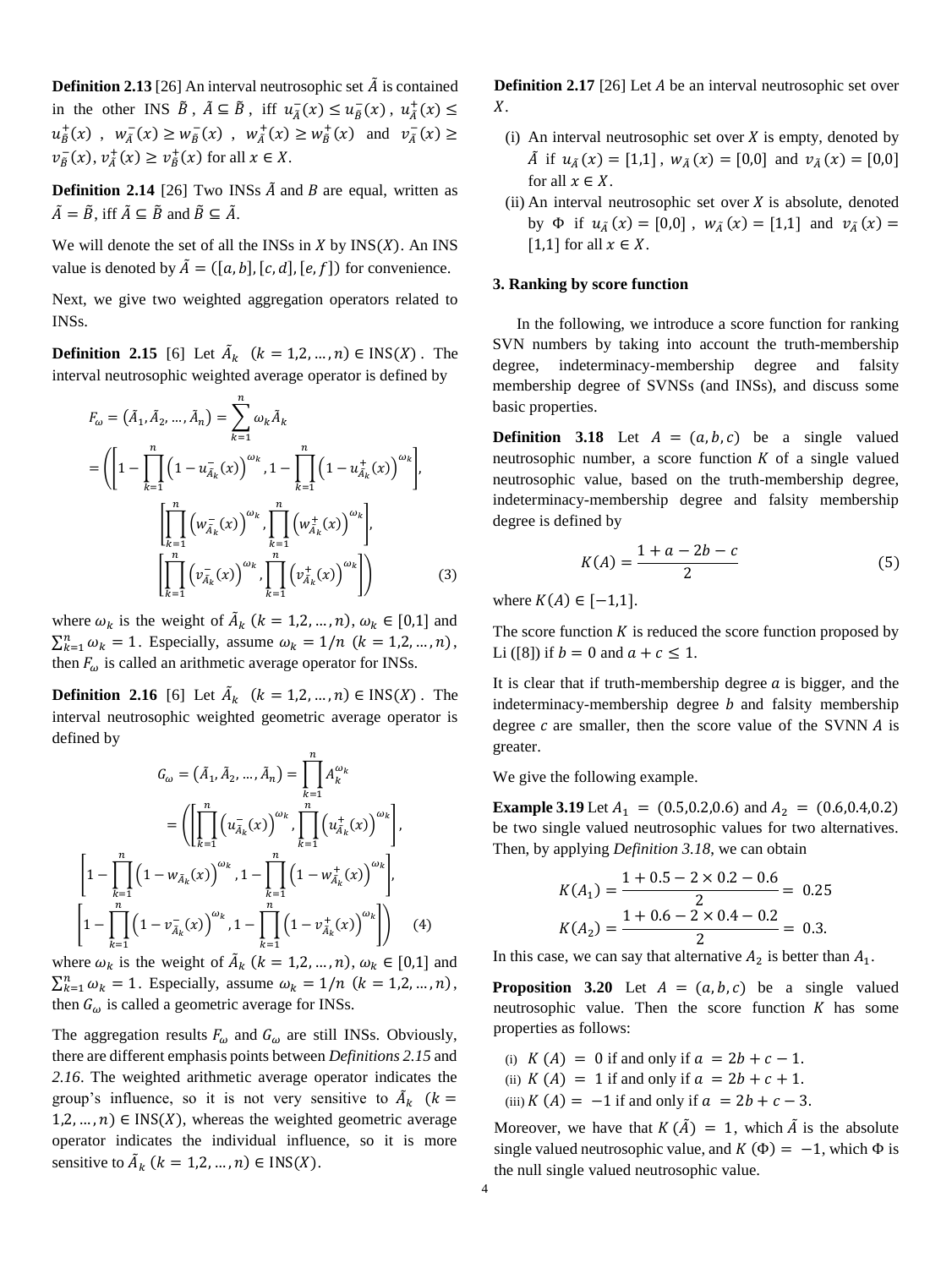**Theorem 3.21** Let  $A_1 = (a_1, b_1, c_1)$  and  $A_2 = (a_2, b_2, c_2)$  be two single valued neutrosophic sets. If  $A_1 \subseteq A_2$ , then  $K(A_1) \subseteq$  $K(A_2)$ .

**Proof.** By Definition 3.18, we have that  $K(A_1) = \frac{1 + a_1 - 2b_1 - c_1}{2}$ 2 and  $K(A_2) = \frac{1+a_2-2b_2-c_2}{2}$  $\frac{Z_{2}Z_{2}-Z_{2}}{2}$ . Now,  $K(A_{2})-K(A_{1}) = ((a_{2}$  $a_1$ ) + 2( $b_1 - b_2$ ) + ( $c_1 - c_2$ ))/2. Since  $A_1 \subseteq A_2$ ,  $a_1 \le a_2$ ,  $b_1 \ge b_2$ ,  $c_1 \ge c_2$  and hence  $(a_2 - a_1) \ge 0$ ,  $(b_1 - b_2) \ge 0$  and  $(c_1 - c_2)$  ≥ 0. Then it follows that  $K(A_2) - K(A_1)$  ≥ 0.

Now, we define a score function for the ranking order of the interval neutrosophic numbers (INSs).

**Definition 3.22** Let  $\tilde{A} = (\lbrack a, b \rbrack, \lbrack c, d \rbrack, \lbrack e, f \rbrack)$  be an interval neutrosophic number, a score function  $L$  of an interval neutrosophic value, based on the truth-membership degree, indeterminacy-membership degree and falsity membership degree is defined by

$$
L(\tilde{A}) = \frac{2 + a + b - 2c - 2d - e - f}{4}
$$
 (6)

where  $L(\tilde{A}) \in [-1,1]$ .

We give the following example.

**Example 3.23** Let  $\tilde{A}_1 = ([0.6, 0.4], [0.3, 0.1], [0.1, 0.3])$  and  $\tilde{A}_2 = ([0.1, 0.6], [0.2, 0.3], [0.1, 0.4])$  be two interval neutrosophic values for two alternatives. Then, by applying *Definition 3.22*, we can obtain

$$
L(\tilde{A}_1) = \frac{2 + 0.6 + 0.4 - 2 \times 0.3 - 2 \times 0.1 - 0.1 - 0.3}{4}
$$
  
= 0.45,  

$$
L(\tilde{A}_2) = \frac{2 + 0.1 + 0.6 - 2 \times 0.2 - 2 \times 0.3 - 0.1 - 0.3}{4}
$$
  
= 0.32.

In this case we can say that alternative  $A_1$  is better than  $A_2$ .

**Proposition 3.24** Let  $\tilde{A} = ([a, b], [c, d], [e, f])$  be an interval neutrosophic value. Then the score function  $L$  has some properties as follows:

(i) 
$$
L(\tilde{A}) = 0
$$
 if and only if  $a + b = 2b + 2d + e + f - 2$ .  
\n(ii)  $L(\tilde{A}) = 1$  if and only if  $a + b = 2b + 2d + e + f + 2$ .  
\n(iii)  $L(\tilde{A}) = -1$  if and only if  $a + b = 2b + 2d + e + f - 6$ .

Moreover, we have that  $L(\tilde{A}) = 1$ , which  $\tilde{A}$  is the absolute interval neutrosophic value, and  $L(\Phi) = -1$ , which  $\Phi$  is the null interval neutrosophic value.

**Theorem 3.25** Let  $\tilde{A}_1 = ([a_1, b_1], [c_1, d_1], [e_1, f_1])$  and  $\tilde{A}_2 =$  $([a_2, b_2], [c_2, d_2], [e_2, f_2])$  be two interval neutrosophic sets. If  $\tilde{A}_1 \subseteq \tilde{A}_2$ , then  $L(\tilde{A}_1) \le L(\tilde{A}_2)$ .

**Proof.** By Definition 3.22, we have  $L(\tilde{A}_1) =$  $2+a_1+b_1-2c_1-2d_1-e_1-f_1$  $\frac{c_1 - 2d_1 - e_1 - f_1}{4}$  and  $L(\tilde{A}_2) = \frac{2 + a_2 + b_2 - 2c_2 - 2d_2 - e_2 - f_2}{4}$  $\frac{2^{2-2u_2-e_2-1/2}}{4}$ . Now,  $(a_2) - L(\tilde{A}_1) = (a_2 - a_1) + (b_2 - b_1) + 2(c_1 - b_2)$  $c_2$ ) + 2(d<sub>1</sub> - d<sub>2</sub>) + (e<sub>1</sub> - e<sub>2</sub>) + (d<sub>1</sub> - d<sub>2</sub>). Since  $\tilde{A}_1 \subseteq \tilde{A}_2$ ,  $a_1 \le a_2, b_1 \le b_2, c_1 \ge c_2, d_1 \ge d_2$  and  $e_1 \ge e_2, f_1 \ge f_2$  and hence  $(a_2 - a_1) \ge 0$ ,  $(b_2 - b_1) \ge 0$ ,  $(c_1 - c_2) \ge 0$ ,  $(d_1$  $d_2 \geq 0$ ,  $(e_1 - e_2) \geq 0$  and  $(f_1 - f_2) \geq 0$ . Then it follows that  $L(\tilde{A}_2) - L(\tilde{A}_1) \geq 0.$ 

# **4. Ranking by accuracy function**

**Definition 4.26** Let  $A = (a, b, c)$  be a single valued neutrosophic number, an accuracy function  $M$  of a single valued neutrosophic value, based on the truth-membership degree, indeterminacy-membership degree and falsity membership degree is defined by

$$
M(A) = a - b(1 - a) - c(1 - b)
$$
 (7)

where  $M(A) \in [-1,1]$ .

**Example 4.27** Let  $A_1 = (0.5, 0.2, 0.6)$  and  $A_2 = (0.6, 0.4, 0.2)$ be two single valued neutrosophic values for two alternatives. Then, by applying *Definition 4.26*, we can obtain  $M(A_1)$  =  $-0.08$  and  $M(A_2) = 0.32$ .

In this case, we can say that alternative  $A_2$  is better than  $A_1$ .

Now, we extend the concept of accuracy function to interval neutrosophic numbers.

**Definition 4.28** Let  $A = (\lceil a, b \rceil, \lceil c, d \rceil, \lceil e, f \rceil)$  be an interval neutrosophic number. Then an accuracy function  $N$  of an interval neutrosophic value, based on the truth-membership degree, indeterminacy-membership degree and falsity membership degree is defined by

$$
N(A) = \frac{1}{2}(a+b-d(1-b)-c(1-a) -f(1-c)-e(1-d))
$$
\n(8)

where  $L(A) \in [-1,1]$ .

The accuracy function  $N$  is reduced the accuracy function proposed by Nayagam et al. ([13]) if  $c, d = 0$  and  $b + f \le 1$ .

**Example 4.29** Let  $\tilde{A}_1 = ([0.6, 0.4], [0.3, 0.1], [0.1, 0.3])$  and  $\tilde{A}_2 = ([0.1, 0.6], [0.2, 0.3], [0.1, 0.4])$  be two interval neutrosophic values for two alternatives. Then, by applying *Definition 4.28*, we can obtain  $M(A_1) = 0.26$  and  $M(A_2) =$ 0,34.

In this case we can say that alternative  $A_2$  is better than  $A_1$ .

According to score and accuracy functions for SVNNs, we can obtain the following definitions.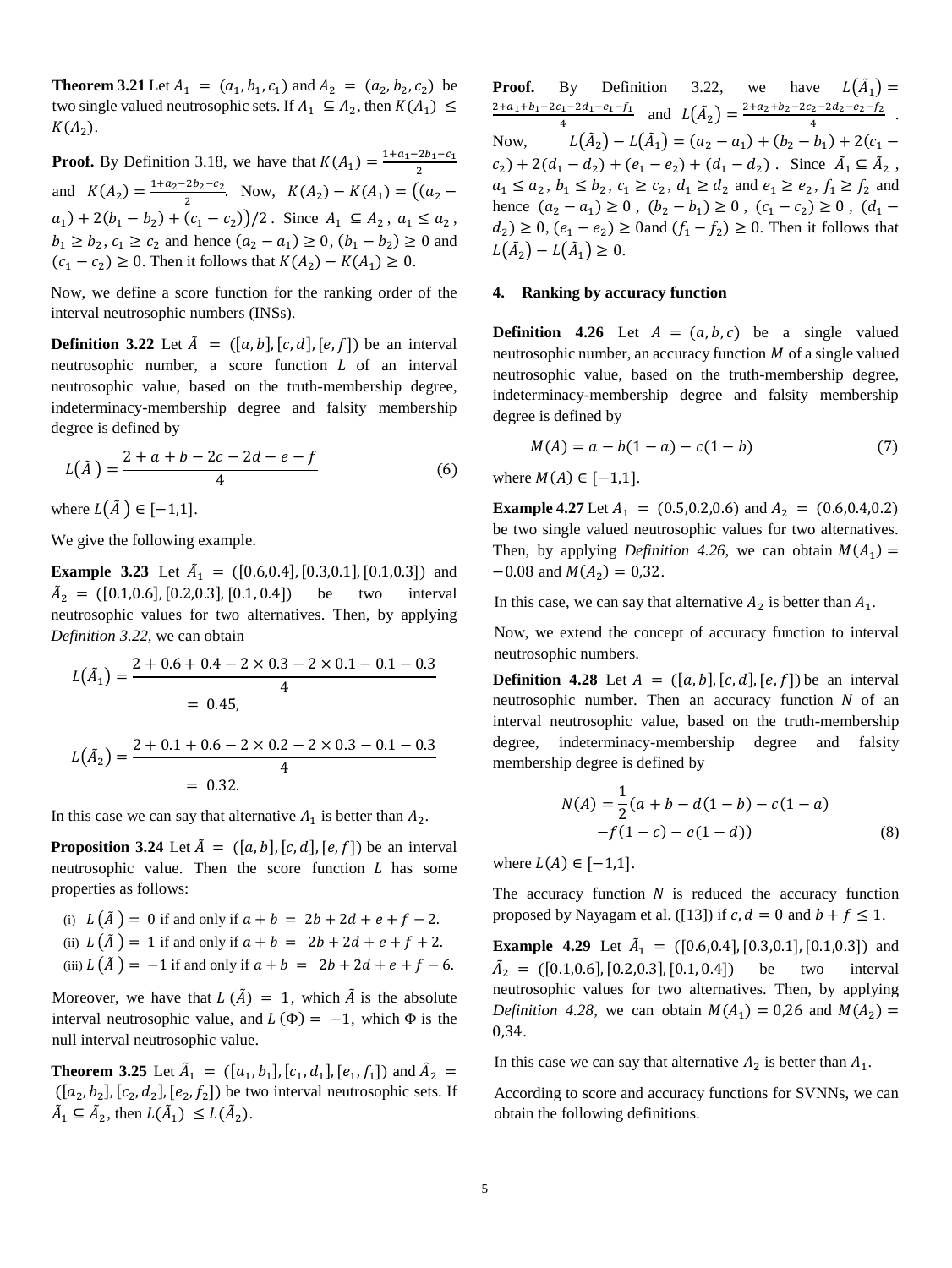**Definition 4.30** Suppose that  $A_1 = (a_1, b_1, c_1)$  and  $A_2 =$  $(a_2, b_2, c_2)$  are two single valued neutrosophic number. Then we define the ranking method as follows:

\n- (i) If 
$$
K(A_1) > K(A_2)
$$
, then  $A_1 > A_2$ .
\n- (ii) If  $K(A_1) = K(A_2)$  and  $L(A_1) > L(A_2)$ , then  $A_1 > A_2$ .
\n

**Definition 4.31** Suppose that  $\tilde{A}_1 = ([a_1, b_1], [c_1, d_1], [e_1, f_1])$ and  $\tilde{A}_2 = ([a_2, b_2], [c_2, d_2], [e_2, f_2])$  are two interval neutrosophic sets Then we define the ranking method as follows:

\n- (i) If 
$$
K(\tilde{A}_1) > K(\tilde{A}_2)
$$
, then  $\tilde{A}_1 > \tilde{A}_2$ .
\n- (ii) If  $K(\tilde{A}_1) = K(\tilde{A}_2)$  and  $L(\tilde{A}_1) > L(\tilde{A}_2)$ , then  $\tilde{A}_1 > \tilde{A}_2$ .
\n

**Example 4.32** Let  $A_1 = (0.5, 0.2, 0.6)$  and  $A_2 = (0.6, 0.4, 0.2)$ be two single valued neutrosophic values for two alternatives. Then, by applying *Definition* 3.18, we can obtain  $K(A_1)$  =  $K(A_2) = 0.6$  and  $L(A_1) = 0.26$ ,  $L(A_2) = -0.16$ . Then it implies that  $A_1 > A_2$ .

From the above analysis, we develop a method based on the score function  $K$  and the accuracy function  $L$  for multi criteria decision making problem, which are criterion values for alternatives are the single valued neutrosophic value and the interval neutrosophic value, and define it as follows.

# **5. Multi-criteria neutrosophic decision-making method based on the score-accuracy function**

Here, we propose a method for multi-criteria neutrosophic decision making problems with weights.

Suppose that  $A = \{A_1, A_2, \dots, A_m\}$  be the set of alternatives and  $C = \{C_1, C_2, ..., C_n\}$  be a set of criteria. Suppose that the weight of the criterion  $C_s$  ( $s = 1, 2, ..., n$ ), stated by the decision-maker, is  $\omega_s$ ,  $\omega_s \in [0,1]$  and  $\sum_{s=1}^{n} \omega_s = 1$ . Thus, the characteristic of the alternative  $A_k$  $(k = 1, 2, ..., m)$  is introduced by the following SVNS and INS, respectively:

## **Method 1**

$$
A_k = \{ (C_s, u_{A_k}(C_s), w_{A_k}(C_s), v_{A_k}(C_s)) : C_s \in C \}
$$

where  $0 \le u_{A_k}(C_s) + w_{A_k}(C_s) + v_{A_k}(C_s) \le 3, u_{A_k}(C_s) \ge 0$ ,  $w_{A_k}(C_s) \ge 0$ ,  $v_{A_k}(C_s) \ge 0$ ,  $s = 1,2,...,n$  and  $k =$ 1,2, ..., m. The SVNS value that is the triple of values for  $C_s$ is denoted by  $\alpha_{ks} = (a_{ks}, b_{ks}, c_{ks})$ , where  $a_{ks}$  indicates the degree that the alternative  $A_k$  satisfies the criterion  $C_s$  and  $b_{ks}$ indicates the degree that the alternative  $A_k$  is indeterminacy on the criterion  $C_s$ , where as  $c_{ks}$  indicates the degree that the alternative  $A_k$  does not satisfy the criterion  $C_s$  given by the decision-maker. So we can express a decision matrix  $=$  $(\alpha_{ks})_{m \times n}$ . The aggregating single valued neutrosophic number  $\alpha_k$  for  $A_k$   $(k = 1, 2, ..., m)$  is  $\alpha_k = (\alpha_k, b_k, c_k)$ 

 $F_{k\omega}(A_{k1}, A_{k2})$ , ...,  $A_{kn}$  or  $\alpha_k = (a_k, b_k, c_k) =$  $G_{k\omega}(A_{k1}, A_{k2},..., A)$ , which is obtained by applying *Definition 2.8* or *Definition 2.9* according to each row in the decision matrix.

We can summarize the procedure of proposed method as follows:

**Step (1)** Obtain the weighted arithmetic average values by using Eq. (1) or the weighted geometric average values by Eq. (2)

**Step (2)** Obtain the score (or accuracy)  $K(A_k)$  of single valued neutrosophic value  $\alpha_k$  ( $k = 1, 2, ..., m$ ) by using Eq. (5).

**Step (3)** Rank the alternative  $A_k = (k = 1, 2, ..., m)$  and choose the best one(s) according to  $(\alpha_k)$  ( $k = 1,2, ..., m$ ).

## **Method 2**

$$
\tilde{A}_k = \left\{ \left\langle C_s, \left[ u_{\tilde{A}_k}^-(C_s), u_{\tilde{A}_k}^+(C_s) \right], \left[ w_{\tilde{A}_k}^-(C_s), w_{\tilde{A}_k}^+(C_s) \right], \right. \\ \left. \left[ v_{\tilde{A}_k}^-(C_s), v_{\tilde{A}_k}^+(C_s) \right] \right\} : C_s \in \mathcal{C} \right\}
$$

where  $0 \le u_{\tilde{A}_k}^+(C_s) + w_{\tilde{A}_k}^+(C_s) + v_{\tilde{A}_k}^+(C_s) \le 3, u_{\tilde{A}_k}^-(C_s) \ge 0,$  $w_{A_k}^-(C_s) \ge 0$ ,  $v_{A_k}^-(C_s) \ge 0$ ,  $s = 1,2,...,n$  and  $k =$ 1,2, ..., m. The INS value that is the trible of intervals for  $C_s$ is denoted by  $\alpha_{ks} = ([a_{ks}, b_{ks}], [c_{ks}, d_{ks}], [e_{ks}, f_{ks}]),$  where  $[a_{ks}, b_{ks}]$  indicates the degree that the alternative  $\tilde{A}_k$  satisfies the criterion  $C_s$  and  $[c_{ks}, d_{ks}]$  indicates the degree that the alternative  $\tilde{A}_k$  is indeterminacy on the criterion  $C_s$ , where as  $[e_{ks}, f_{ks}]$  indicates the degree that the alternative  $\tilde{A}_k$  does not satisfy the criterion  $C_s$  given by the decision-maker. So we can express a decision matrix =  $(\tilde{A}_{ks})_{m \times n}$ . The aggregating interval neutrosophic number  $\alpha_k$  for  $\tilde{A}_k$  ( $k = 1, 2, ..., m$ ) is  $\tilde{A}_k = ([a_k, b_k], [c_k, d_k], [e_k, f_k]) = F_{k\omega}(\tilde{A}_{k1}, \tilde{A}_{k2}, \dots, \tilde{A}_{kn})$ or  $\tilde{A}$  $\mathbf{b}_k = ([a_k, b_k], [c_k, d_k], [e_k, f_k]) =$  $G_{k\omega}(\tilde{A}_{k1}, \tilde{A}_{k2}, \dots, \tilde{A}_{kn})$ , which is obtained by applying *Definition 2.15* or *Definition 2.16* according to each row in the decision matrix.

We can summarize the procedure of proposed method as follows:

**Step (1)** Obtain the weighted arithmetic average values by using Eq. (3) or the weighted geometric average values by Eq. (4).

**Step (2)** Obtain the score (or accuracy)  $L(\tilde{A}_k)$  of interval neutrosophic value  $\tilde{A}_k$  ( $k = 1, 2, ..., m$ ) by using Eq. (6).

**Step** (3) Rank the alternative  $\tilde{A}_k = (k = 1, 2, ..., m)$  and choose the best one(s) according to  $(\tilde{\alpha}_k)$   $(k = 1, 2, ..., m)$ .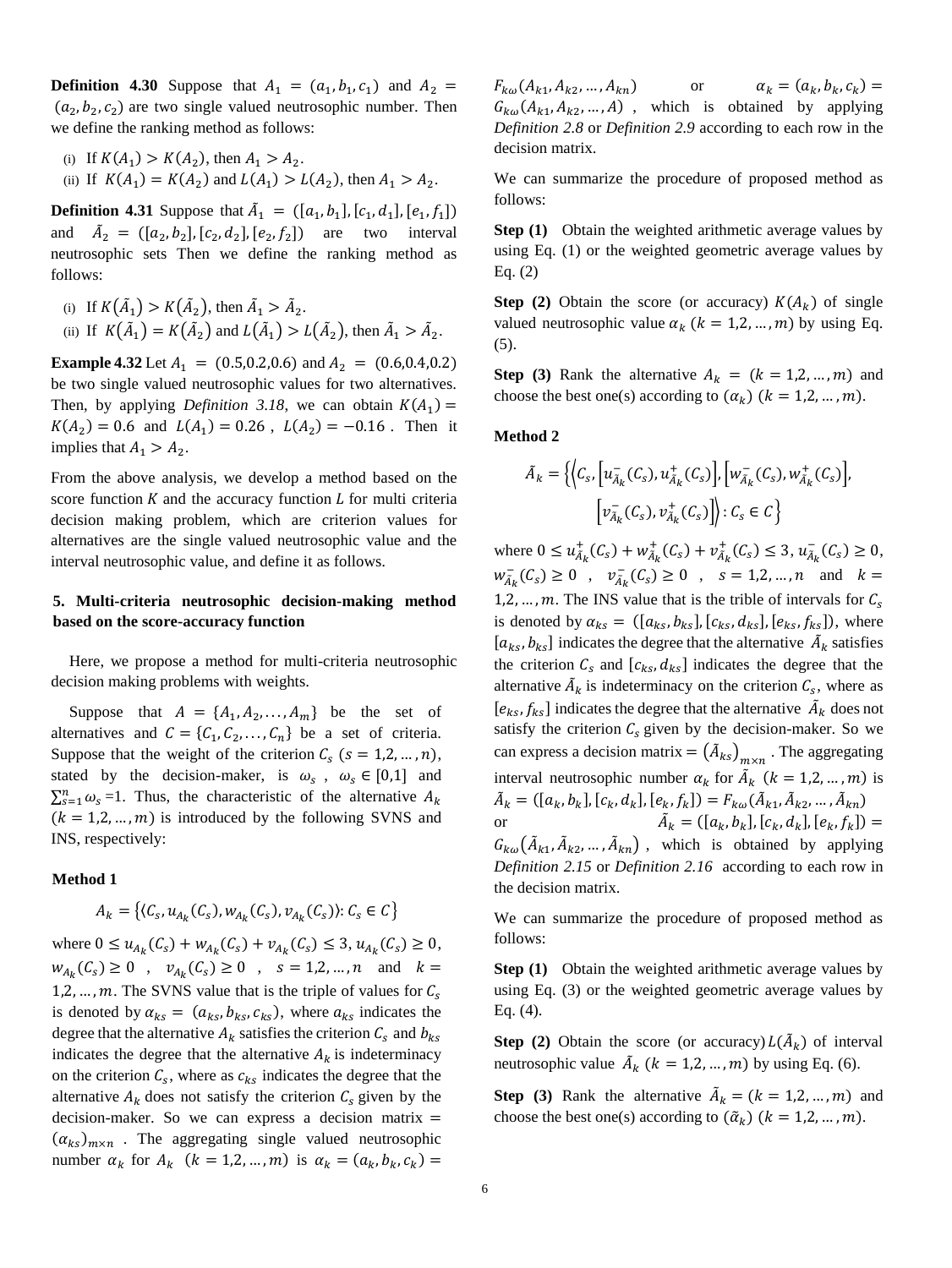## *4.1. Numerical examples*

**Example 5.32** Let us consider decision making problem adapted from [32]. There is an investment company, which wants to invest a sum of money in the best option. There is a panel with four possible alternatives to invest the money: (1)  $A_1$  is a food company; (2)  $A_2$  is a car company; (3)  $A_3$  is an arms company; (4)  $A_4$  is a computer company. The investment company must make a decision according to three criteria given below: (1)  $C_1$  is the growth analysis; (2)  $C_2$  is the risk analysis; (3)  $C_3$  is the environmental impact analysis. Then, the weight vector of the criteria is given by are 0.35, 0.25 and 0.40 . Thus, when the four possible alternatives with respect to the above three criteria are evaluated by the expert, we can obtain the following singlevalued neutrosophic decision matrix:

|                | $C_{1}$         | $\mathcal{C}_2$ | $\mathcal{C}_3$ |
|----------------|-----------------|-----------------|-----------------|
| $A_{1}$        | (0.4, 0.2, 0.3) | (0.4, 0.2, 0.3) | (0.2, 0.2, 0.5) |
| A <sub>2</sub> | (0.6, 0.1, 0.2) | (0.6, 0.1, 0.2) | (0.5, 0.2, 0.2) |
| $A_{3}$        | (0.3, 0.2, 0.3) | (0.5, 0.2, 0.3) | (0.5, 0.3, 0.2) |
| $A_4$          | (0.7, 0.0, 0.1) | (0.6, 0.1, 0.2) | (0.4, 0.3, 0.2) |

Suppose that the weights of  $C_1$ ,  $C_2$  and  $C_3$  are 0.35, 0.25 and 0.40. Then, we use the approach developed to obtain the most desirable alternative(s).

**Step (1)** We can compute the weighted arithmetic average value  $\alpha_k$  for  $A_k = (k = 1,2,3,4)$  by using Eq. (1) as follows:

 $\alpha_1 = (0.3268, 0.2000, 0.3680),$  $\alpha_2 = (0.5626, 0.1319, 0.2000),$  $\alpha_3 = (0.4375, 0.2352, 0.2550),$  $\alpha_4 = (0.5746, 0.0000, 0.1569).$ 

**Step (2)** By using Eq. (5), we obtain  $K(\alpha_k)$  ( $k = 1,2,3,4$ ) as

 $K(\alpha_1) = 0.2794, K(\alpha_2) = 0.5494, K(\alpha_3) = 0.3560,$  $K(\alpha_4) = 0.7088.$ 

**Step (3)** Rank all alternatives according to the accuracy degrees of  $K(\alpha_k)$  ( $k = 1,2,3,4$ ):

$$
A_4 > A_2 > A_3 > A_1.
$$

Thus the alternative  $A_4$  is the most desirable alternative based weighted arithmetic average operator.

Now, assuming the same weights for  $C_1$ ,  $C_2$  and  $C_3$ , we use the weighted geometric average operator.

**Step (1)** We can obtain the weighted arithmetic average value  $\alpha_k$  for  $A_k = (k = 1,2,3,4)$  by using Eq. (2) as follows:

$$
\alpha_1 = (0.2297, 0.2000, 0.3674),
$$
\n
$$
\alpha_2 = (0.5102, 0.1860, 0.1614),
$$
\n
$$
\alpha_3 = (0.3824, 0.2000, 0.2260),
$$
\n
$$
\alpha_4 = (0.4799, 0.1555, 0.1261).
$$

**Step (2)** By applying Eq. (5), we obtain  $K(\alpha_k)$  ( $k = 1,2,3,4$ ) as

$$
K(\alpha_1) = 0.2311, K(\alpha_2) = 0.4884, K(\alpha_3) = 0.3782,
$$
  

$$
K(\alpha_4) = 0.5412.
$$

**Step (3)** Rank all alternatives according to the accuracy degrees of  $K(\alpha_k)$  ( $k = 1,2,3,4$ ):

$$
A_4 \, > \, A_2 \, > \, A_3 \, > \, A_1.
$$

Thus the alternative  $A_4$  is also the most desirable alternative based weighted geometric average operator.

**Example 5.33** Let us consider decision making problem adapted from [30]. Suppose that there is a panel with four possible alternatives to invest the money: (1)  $\tilde{A}_1$  is a food company; (2)  $\tilde{A}_2$  is a car company; (3)  $\tilde{A}_3$  is an arms company; (4)  $\tilde{A}_4$  is a computer company. The investment company must make a decision according to three criteria given below: (1)  $C_1$  is the growth analysis; (2)  $C_2$  is the risk analysis; (3)  $C_3$  is the environmental impact analysis. By using the interval-valued intuitionistic fuzzy information, the decision-maker has evaluated the four possible alternatives under the above three criteria and has listed in the following matrix:

| $\tilde{A}_1$ ([0.4,0.5], [0.2,0.3], [0.3,0.4]) ([0.4,0.6], [0.1,0.3], [0.2,0.4]) |  |
|-----------------------------------------------------------------------------------|--|
| $\tilde{A}_2$ ([0.6,0.7], [0.1,0.2], [0.2,0.3]) ([0.6,0.7], [0.1,0.2], [0.2,0.3]) |  |
| $\tilde{A}_3$ ([0.3,0.6], [0.2,0.3], [0.3,0.4]) ([0.5,0.6], [0.2,0.3], [0.3,0.4]) |  |
| $\tilde{A}_4$ ([0.7,0.8], [0.0,0.1], [0.1,0.2]) ([0.6,0.7], [0.1,0.2], [0.1,0.3]) |  |
|                                                                                   |  |

|                | $C_{3}$                              |  |  |
|----------------|--------------------------------------|--|--|
| $A_{1}$        | ([0.7, 0.9], [0.2, 0.3], [0.4, 0.5]) |  |  |
| A <sub>2</sub> | ([0.3, 0.6], [0.3, 0.5], [0.8, 0.9]) |  |  |
| $A_{2}$        | ([0.4, 0.5], [0.2, 0.4], [0.7, 0.9]) |  |  |
|                | ([0.6, 0.7], [0.3, 0.4], [0.8, 0.9]) |  |  |

Suppose that the weights of  $C_1$ ,  $C_2$  and  $C_3$  are 0.35, 0.25 and 0.40. Then, we use the approach developed to obtain the most desirable alternative(s).

**Step (1)** We can compute the weighted arithmetic average value  $\tilde{\alpha}_k$  for  $\tilde{A}_k = (k = 1,2,3,4)$  by using Eq. (4) as follows:

 $\tilde{\alpha}_1$  = ([0.5452,0.7516], [0.1681,0.3000], [0.3041,0.4373]),  $\tilde{\alpha}_2 = ([0.4996, 0.6634], [0.1551, 0.2885], [0.3482, 0.4655]),$  $\tilde{\alpha}_3 = ([0.3946, 0.5626], [0.2000, 0.3365], [0.4210, 0.5532]),$  $\tilde{\alpha}_4 = ([0.6383, 0.7396], [0.0000, 0.2070], [0.2297, 0.4039]).$ 

**Step (2)** By using Eq. (6), we obtain  $L(\tilde{\alpha}_k)$  ( $k = 1,2,3,4$ ) as  $L(\tilde{\alpha}_1) = 0.4048, L(\tilde{\alpha}_2) = 0.3655, L(\tilde{\alpha}_3) = 0.2275,$  $L(\tilde{\alpha}_4) = 0.5825.$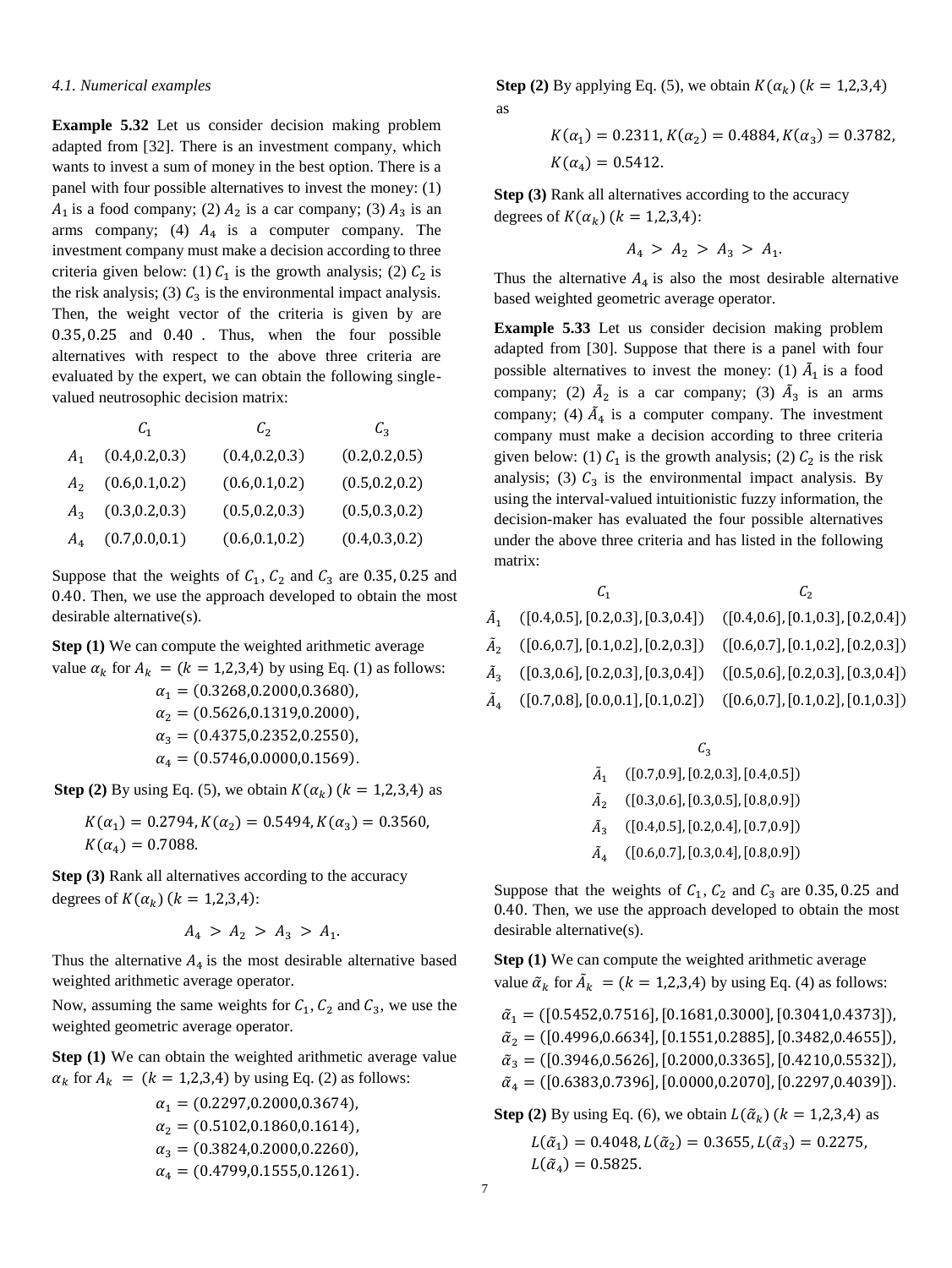**Step (3)** Rank all alternatives according to the accuracy degrees of  $L(\tilde{\alpha}_k)$  ( $k = 1,2,3,4$ ):

$$
\tilde{A}_4 \, > \, \tilde{A}_1 \, > \, \tilde{A}_2 \, > \, \tilde{A}_3.
$$

Thus the alternative  $\tilde{A}_4$  is the most desirable alternative based weighted arithmetic average operator.

Now, assuming the same weights for  $C_1$ ,  $C_2$  and  $C_3$ , we use the weighted geometric average operator.

**Step (1)** We can obtain the weighted arithmetic average value  $\tilde{\alpha}_k$  for  $\tilde{A}_k = (k = 1,2,3,4)$  by using Eq. (4) as follows:

 $\tilde{\alpha}_1 = ( [0.5003, 0.6620], [0.1760, 0.3000], [0.3195, 0.4422]),$  $\tilde{\alpha}_2 = ([0.4547, 0.6581], [0.1860, 0.3371], [0.5405, 0.6758]),$  $\tilde{\alpha}_3 = ([0.3824, 0.5578], [0.2000, 0.3418], [0.5012, 0.7069]),$  $\tilde{\alpha}_4 = ([0.6332, 0.7334], [0.1555, 0.2569], [0.5068, 0.6632]).$ 

**Step (2)** By applying Eq. (6), we obtain  $L(\tilde{\alpha}_k)$  ( $k = 1,2,3,4$ ) as

$$
L(\tilde{\alpha}_1) = 0.3621, L(\tilde{\alpha}_2) = 0.2118, L(\tilde{\alpha}_3) = 0.1621,
$$
  

$$
L(\tilde{\alpha}_4) = 0.3429.
$$

**Step (3)** Rank all alternatives according to the accuracy degrees of  $L(\tilde{\alpha}_k)$  ( $k = 1,2,3,4$ ):

$$
\tilde{A}_1 > \tilde{A}_4 > \tilde{A}_2 > \tilde{A}_3.
$$

Thus the alternative  $\tilde{A}_1$  is also the most desirable alternative based weighted geometric average operator.

Note that we obtain the different rankings for single valued neutrosophic information and interval neutrosophic information.

From the examples, we can see that the proposed neutrosophic decision-making method is more suitable for real scientific and engineering applications because it can handle not only incomplete information but also the indeterminate information and inconsistent information existing in real situations. The technique proposed in this paper extends the existing decision making methods and provides a new way for decision makers.

#### **6. Comparison Analysis and Discussion**

In this section, we will a comparison analysis to validate the feasibility of the proposed decision making method based on accuracy-score functions. To demonstrate the relationships, we utilize the same examples adapted from [32] and [30].

The score and accuracy functions has extremely important for process of multi criteria decision making. But, until now there have been no many studies on multi-criteria decision making method based on accuracy-score functions, which are criterion values for alternatives are single valued neutrosophic sets or interval neutrosophic sets. Ye [30] defined the similarity measures between INSs based on the relationship between similarity measures and distances and proposed the similarity measures between each alternative and the ideal alternative to

establish a multi criteria decision making method for INSs. After, Zhang et al. [6] presented a method based on the aggregation operators for multi criteria decision making under interval neutrosophic environment. By obtaining the different results than given in [30], they showed that the method proposed is more precise and reliable than the result produced in [30]. Although the same ranking results with [6] are obtained in here, the decision making method proposed in this paper has less calculation and it is more flexible and more sustainable for the multi criteria decision making with SVN or IVN information.

# **7. Conclusions**

At present, many score-accuracy function technical are applied to the problems based on intuitionistic fuzzy information or interval valued intuitionistic fuzzy information, but they could not be used to handle the problems based on neutrosophic information. So, two measurement functions such that score and accuracy functions for single valued neutrosophic numbers and interval neutrosophic numbers is proposed in this paper, and a multi-criteria decision making method based on this functions is established for neutrosophic information. In decision making process, the neutrosophic weighted aggregation operators (arithmetic and geometric average operators) are adopted to aggregate the neutrosophic information related to each alternative. Finally, some numerical examples are presented to illustrate the application of the proposed approaches.

# **References**

- [1] Atanassov, K. (1986). Intuitionistic fuzzy sets. Fuzzy Sets and Systems, 20, 87–96.
- [2] Atanassov, K. (1994). Operators over interval-valued intuitionistic fuzzy sets. Fuzzy Sets and Systems, 64(2), 159–174.
- [3] Atanassov, K., & Gargov, G. (1989). Interval-valued intuitionistic fuzzy sets. Fuzzy Sets and Systems, 31(3), 343–349.
- [4] Broumi, S, and Smarandache, F. (2013). Correlation coefficient of interval neutrosophic set, Appl. Mech. Mater. 436 511–517.
- [5] Chen, S. M., & Lee, L. W. (2011c). A new method for multiattribute decision making using interval-valued intuitionistic fuzzy values. In Proceedings of the 2011 international conference on machine learning and cybernetics, Guilin, Guangxi, China (pp. 148–153).
- [6] Zhang, H., Wang, J., and Chen, X. (2014). Interval Neutrosophic Sets and its Application in Multi-criteria Decision Making Problems. The Scientific World Journal, DOI: 10.1155/2014/645953.
- [7] Lakshmana Gomathi Nayagam, V., Venkateshwari, G., & Sivaraman, G. (2008). Ranking of intuitionistic fuzzy numbers. In Proceedings of the IEEE international conference on fuzzy systems (IEEE FUZZ 2008) (pp. 1971–1974).
- [8] Li, D.-F. (2005). Multiattribute decision making models and methods using intuitionistic fuzzy sets. Journal of Computer and System Sciences, 70, 73–85.
- [9] Lin, L., Yuan, X.-H., & Xia, Z.-Q. (2007). Multicriteria decisionmaking methods based on intuitionistic fuzzy sets. . J. Comput. Syst. Sci. 73, 84–88.